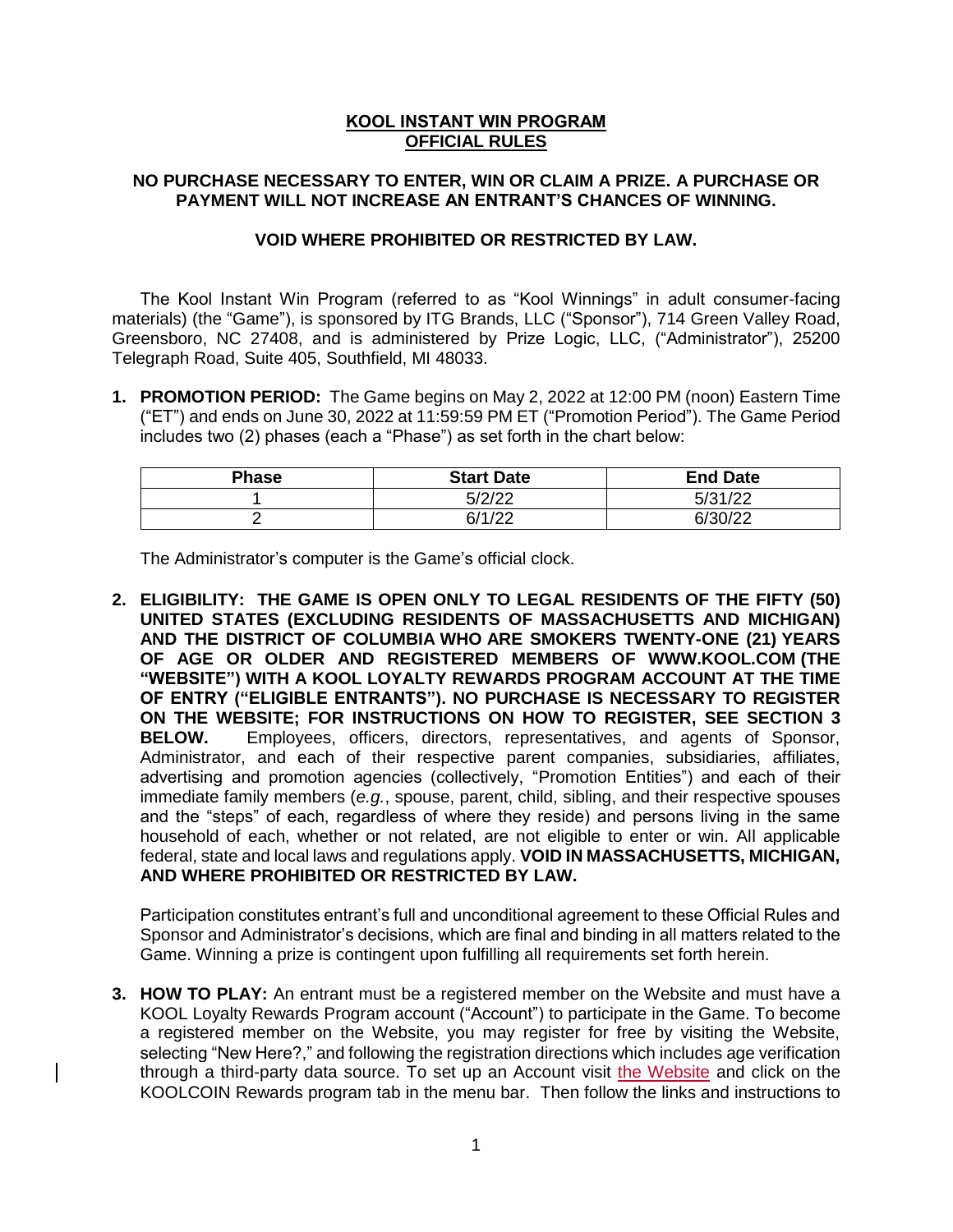agree to the terms and conditions. To play the Game, click on the "GO" button to spin the wheel to activate the Game during the Promotion Period ("Instant Win Play"). After the Instant Win Play, the Eligible Entrant will receive notification on the Website screen as to whether he/she is a potential winner ("Notification"). Each Eligible Entrant who receives a winning Notification will be deemed a potential winner subject to verification of the entrant's eligibility and compliance with these Official Rules, as determined by Sponsor in its sole discretion. An Eligible Entrant is not a winner of any prize, even if the Notification should so indicate, unless and until entrant's eligibility and the potential winning Instant Win Play have been verified and Eligible Entrant has been notified that verification is complete. Sponsor will not accept screen shots or other evidence of winning in lieu of its validation process. Any Instant Win Play that occurs after the system has failed for any reason is deemed a defective play, is void, and will not be honored. If an Eligible Entrant chooses to play the Game via a smartphone, iPad, or tablet (which is not necessary to play the Game), standard carrier-specific wireless rates and all applicable taxes apply depending upon the Eligible Entrant's wireless pricing plan. Other carrier-specific rates and applicable taxes may also apply in accordance with Eligible Entrant's wireless customer agreements. Internet service providers' and wireless carriers' rate plans may vary, and Eligible Entrants should contact their service provider for more information on rate plans and other charges that may apply to their use of the service.

**LIMIT: One (1) Instant Win Play per Eligible Entrant per day during the Promotion Period.** A "day" is defined as starting at 12:00 AM (midnight) ET and ending at 11:59:59 PM ET on each calendar day during the Promotion Period, except on May 2, 2022 when the day will start at 12:00 PM (noon) ET and end at 11:59:59 PM ET.

If an Eligible Entrant fails to execute an Instant Win Play on a given day for any reason, such Eligible Entrant forfeits such Instant Win Play for that day. A given Eligible Entrant's Instant Win Play for one (1) day cannot be saved or combined with such Eligible Entrant's Instant Win Play for any other day; each day's Instant Win Play, if offered, by a given Eligible Entrant, is a separate and independent event. Different Eligible Entrants cannot combine their Instant Win Plays in any way. Use of computer programs and other automatic means to submit an Instant Win Play more than once per day is prohibited**.** Any attempt by any person to submit more than one (1) Instant Win Play per day using multiple/different registrations or any other methods will void all of that person's Instant Win Plays. Instant Win Plays that are incomplete, lost, late, misdirected, garbled, or improperly received for any reason, including by reason of hardware, software, browser or network failure, malfunction, congestion, or incompatibility at Sponsor's servers or elsewhere, are not eligible. Regardless of what appears on the screen for Eligible Entrants, the decisions of Sponsor and the Administrator as to whether a given Instant Win Play yields one (1) entry are final and binding in all respects.

- **4. PRIZES LEVELS, ODDS OF WINNING, AND APPROXIMATE RETAIL VALUE ("ARV"):** The following Instant Win Game prizes are available during the Promotion Period ("Instant Win Game Prizes"):
	- **A. Grand Prizes (2 grand prizes, 1 grand prize per Phase):** Each grand prize is the grand prize winner's choice of a gold "coin" (11" diameter, 2" thick, 18k gold plated pewter) and a check for \$3,000 to help off-set any tax liability OR a check for \$10,000. The ARV of each grand prize is up to \$13,000. There will be two (2) grand prizes available, one (1) per Phase, during the Promotion Period.
	- **B. First Prizes (13):** Each first prize is a \$100 digital Prepaid Reward Card. The ARV of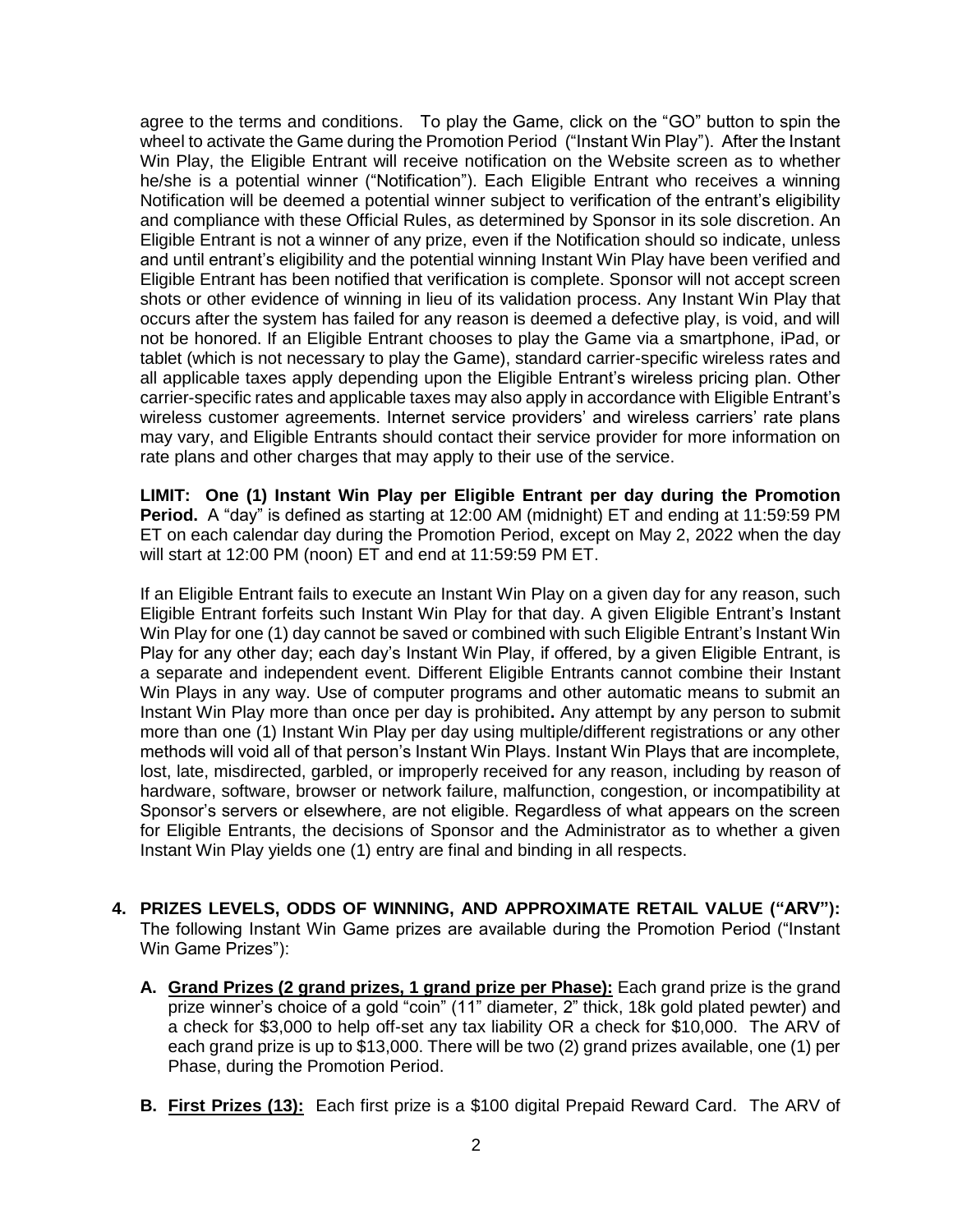each first prize is \$100. There will be thirteen (13) first prizes available during the Promotion Period.

- **C. Second Prizes (2,000):** Each second prize is a \$10 digital Prepaid Reward Card. The ARV of each second prize is \$10. There will be two thousand (2,000) second prizes available during the Promotion Period.
- **D. Total ARV:** The total ARV of all available prizes is \$47,300.
- **E. Odds of Winning/Limit:** The odds of winning an Instant Win Game Prize depend on whether or not the Instant Win Play corresponds with a randomly preselected winning time of day. Instant Win Game Prizes will be made available at random times throughout the Promotion Period. To be a potential winner of an Instant Win Game Prize, an Eligible Entrant's Instant Win Play must occur closest to a pre-determined time as determined by Sponsor and/or Administrator. If an Instant Win Play does not occur at the exact randomly predetermined winning time, then the next Eligible Entrant's Instant Win Play to occur after that time will be deemed a potential winner. The number of Instant Win Game Prizes available to be won will decrease during the Promotion Period as Instant Win Game Prizes are awarded and claimed. **THERE IS A LIMIT OF ONE (1) GRAND PRIZE, ONE (1) FIRST PRIZE AND ONE (1) SECOND PRIZE PER PERSON/HOUSEHOLD DURING THE PROMOTION PERIOD.** Subsequent Instant Win Plays by a winner of an Instant Win Game Prize for each Level independently is not eligible to win another Instant Win Game Prize in that Level.
- **F. General:** Your payment will be delivered via email with instructions for claiming your Prepaid Mastercard  $\mathcal{R}$ . Please note that access to your payment expires 3 months from the date it is issued. You must claim your card within that timeframe. Your right to the payment expires after that time. Use your card everywhere Mastercard is accepted in the U.S. Issued by The Bancorp Bank, Member FDIC, pursuant to license by Mastercard International Incorporated. Mastercard is a registered trademark, and the circles design is a trademark of Mastercard International Incorporated. Your use of the prepaid card is governed by the Cardholder Agreement, and some fees may apply. This is not a gift card. Please note that prepaid cards are subject to expiration, so pay close attention to the expiration date of the card. The Bancorp Bank does not endorse or sponsor the sweepstakes, game or contest and is not affiliated in any way with this sweepstakes, game, or contest.
- **5. HOW TO CLAIM A PRIZE:** All Eligible Entrants who receive a winning Notification are subject to verification of eligibility and compliance with these Official Rules. If any potential winner is disqualified, determined to be ineligible or found not to be in compliance with these Official Rules, or, if any Instant Win Game Prize is unclaimed, the Instant Win Game Prize will be forfeited and, that Instant Win Game Prize will not be awarded. Each potential winner will receive a Notification on screen and via e-mail after the completion of a winning Instant Win Play. Each potential grand prize winner will be required to sign and return an Affidavit of Eligibility and Liability/Publicity Release (except where prohibited) and submit a copy of a valid government-issued photo identification document within ten (10) business days after grand prize notification is received in order to claim his/her prize or the grand prize may be forfeited in its entirety and awarded to an alternate winner, at the Sponsor's sole and absolute discretion. After verification, the grand prize winners will be contacted by Administrator to make arrangements to receive the grand prize. First and second prizes will be fulfilled via email provided during registration. If a prize is forfeited, the prize may be awarded to an alternate winner, selected in a random drawing from among all remaining eligible non-winning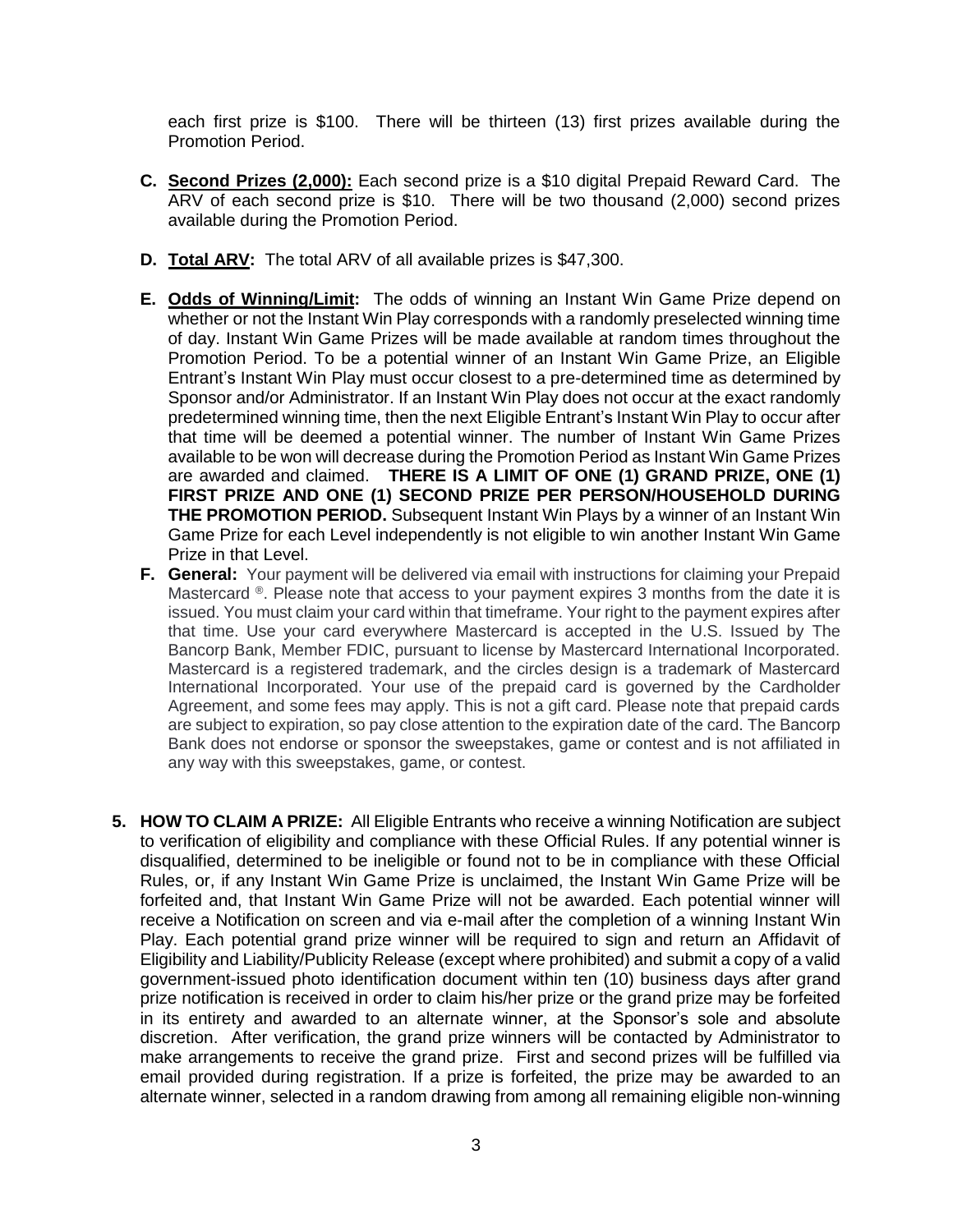Instant Win Plays, as determined by Sponsor in its sole discretion. If, after a good-faith attempt, Sponsor is unable to award or deliver a prize, the prize may not be re-awarded. Any portion of a prize not accepted by a winner will be forfeited. Each winner shall be solely responsible for payment of any and all applicable federal, state, and local taxes for his/her prize. Sponsor will issue an IRS Form 1099-MISC for each grand prize winner. All other costs and expenses not expressly set forth herein shall be each winner's sole responsibility. Instant Win Game Prizes are not transferable. No prize substitution. Sponsor reserves the right to substitute an Instant Win Game Prize for one of equal or greater value if the designated prize should become unavailable for any reason.

If a potential winner cannot be contacted, or fails to provide any requested information within the required time period (if applicable), or if a prize-winning notification letter or prize is returned as undeliverable or if a potential winner is found to be ineligible or otherwise not in compliance with these Official Rules, that Instant Win Game Prize will be forfeited. Sponsor reserves the right to award fewer than the stated number of Instant Win Game Prizes in the event it is unable to confirm winners for all the Instant Win Prizes within the Promotion Period for any reason, in its sole discretion. Sponsor is not responsible for any change of email address, mailing address, and/or telephone number of Eligible Entrants. Prizes that are unclaimed, unredeemed, or returned as undeliverable will not be awarded.

**6. LIMITATION OF LIABILITY:** By participating in this Game, Eligible Entrants agree that the Promotion Entities and their respective affiliates, subsidiaries, representatives, consultants, contractors, legal counsel, advertising, public relations, promotional, fulfillment and marketing agencies, website providers, webmasters and their respective officers, directors, employees, representatives, designees and agents ("Released Parties") are not responsible for lost, late, incomplete, stolen, misdirected, postage due, or undeliverable e-mail notifications or postal mail; or for any computer, telephone, satellite, cable, network, electronic or Internet hardware or software malfunctions, failures, connections or availability; or garbled, corrupt or jumbled transmissions, service provider/Internet/Website/use net accessibility, availability or traffic congestion; or any technical, mechanical, printing, or typographical or other error; or unauthorized human intervention; or the incorrect or inaccurate capture of registration information; or the failure to capture, or loss of, any such information. The Released Parties are not responsible for any incorrect or inaccurate information, whether caused by any Website users, tampering, hacking or by any of the equipment or programming associated with or utilized in the Game and assume no responsibility for any error, omission, interruption, deletion, defect, delay in operation or transmission, communications line failure, technical error, theft or destruction or unauthorized access to the Website or any Game-related website(s). The Released Parties are not responsible for any injury or damage, whether personal or property, to participants or to any person's computer related to or resulting from participating in the Game and/or accepting or using a prize. The Released Parties shall not be responsible or liable for Instant Win Plays that are entered by any automated computer, program, mechanism or device, for any Instant Win Plays in excess of the stated limit or for Instant Win Plays that are late, forged, lost, misplaced, misdirected, tampered with, incomplete, deleted, damaged, garbled or otherwise not in compliance with the Official Rules, and all such Instant Win Plays may, in Sponsor's sole discretion, be disqualified.

If, for any reason, the Game is not capable of running as planned, Sponsor reserves the right, in its sole discretion, to cancel, terminate, modify or suspend the Game and/or proceed with the Game, including the selection of winners in a manner it deems fair and reasonable including the selection of the winners from among eligible Instant Win Plays received prior to such cancellation, termination, modification or suspension. In no event will more prizes be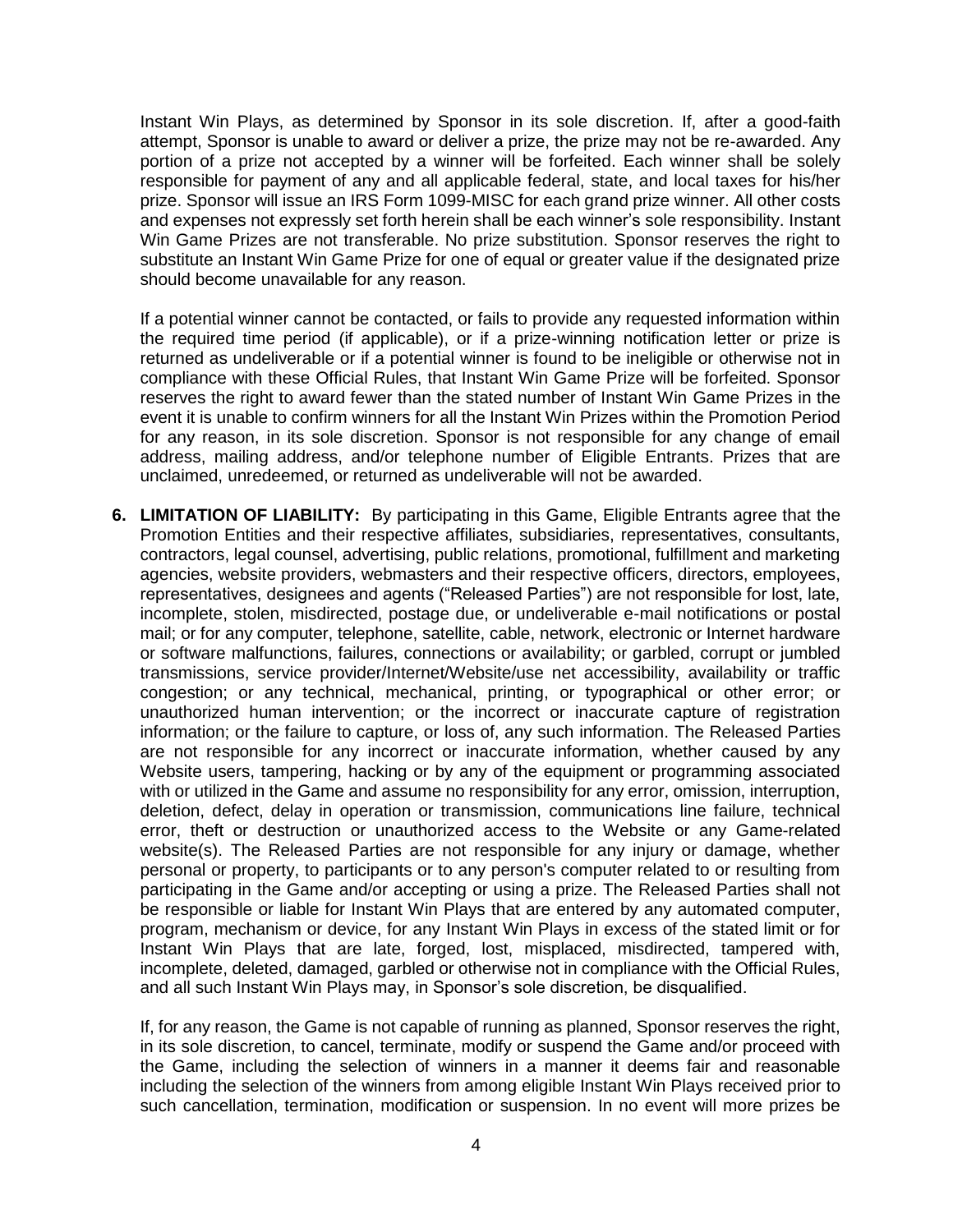awarded than are stated in these Official Rules. In the event that, due to technical, typographical, mechanical or other errors, there are more winners than are stated in these Official Rules, a random drawing among the claimants will be held to determine the winners. If, for any reason, including but not limited to, an administrative, printing, production, computer or other error or due to technical difficulties or incorrect announcements of any kind, more winning messages are distributed, or more prizes are claimed than are intended to be awarded according to these Official Rules, the intended prizes will be awarded in a random drawing from among all verified prize claims received.

By playing the Game, each Eligible Entrant agrees: (i) to be bound by these Official Rules and by all applicable laws and by the decisions of Sponsor and Administrator, which shall be binding and final; (ii) to waive any rights to claim ambiguity with respect to these Official Rules; (iii) to waive all of his or her rights to bring any claim, action or proceeding against any of the Released Parties in connection with the Game; and (iv) to forever and irrevocably agree to release and hold harmless each of the Released Parties from any and all claims, lawsuits, judgments, causes of action, proceedings, demands, fines, penalties, liability, costs and expenses (including, without limitation, reasonable outside attorneys' fees) that may arise in connection with: (a) the Game, including but not limited to any Game-related activity or element thereof, and the Eligible Entrant's Instant Win Plays, participation or inability to participate in the Game, (b) the violation of any third-party privacy, personal, publicity or proprietary rights, (c) typographical or printing errors in these Official Rules or any Game materials, (d) acceptance, attendance at, receipt, travel related to, participation in, delivery of, possession, defects in, use, non-use, misuse, inability to use, loss, damage, destruction, negligence or willful misconduct in connection with the use of a prize (or any component thereof), (e) any change in the prizing (or any components thereof) due to unavailability or due to reasons beyond Sponsor's control, including but not limited to by reason of any acts of God, any action(s), regulation(s), order(s) or request(s) by any governmental or quasigovernmental entity (whether or not such action(s), regulation(s), order(s) or request(s) prove(s) to be invalid), equipment failure, threatened or actual terrorist acts, earthquake, war, fire, flood, explosion, unusually severe weather, hurricane, embargo, labor dispute or strike (whether legal or illegal), labor or material shortage, transportation interruption of any kind, work slow-down, civil disturbance, insurrection, riot or any other cause beyond any of the Released Parties' control, or as otherwise permitted in these Official Rules, (f) any interruptions in or postponement, cancellation or modification of the Game, (g) human error, (h) incorrect or inaccurate transcription, receipt or transmission of any part of any Instant Win Play (including, without limitation, the registration information or any parts thereof), (i) any technical malfunctions or unavailability of the Website or any telephone network, computer system, computer online system, mobile device, computer timing and/or dating mechanism, computer equipment, software, or Internet service provider, or mail service utilized by any of the Released Parties or by an Eligible Entrant, (j) interruption or inability to access the Game, the Website or any other Game-related websites or any online service via the Internet due to hardware or software compatibility problems, (k) any damage to Eligible Entrant's (or any third person's) equipment used to access the Game and/or its contents related to or resulting from any part of the Game, (l) any lost/delayed data transmissions, omissions, interruptions, defects, and/or any other errors or malfunctions, (m) any late, lost, stolen, mutilated, misdirected, delayed, garbled, corrupted, destroyed, incomplete, undeliverable or damaged Instant Win Plays, (n) any wrongful, negligent, or unauthorized act or omission on the part of any of the Released Parties, (o) lost, late, stolen, misdirected, damaged or destroyed prizing (or any element thereof), or (p) the negligence or willful misconduct by Eligible Entrant.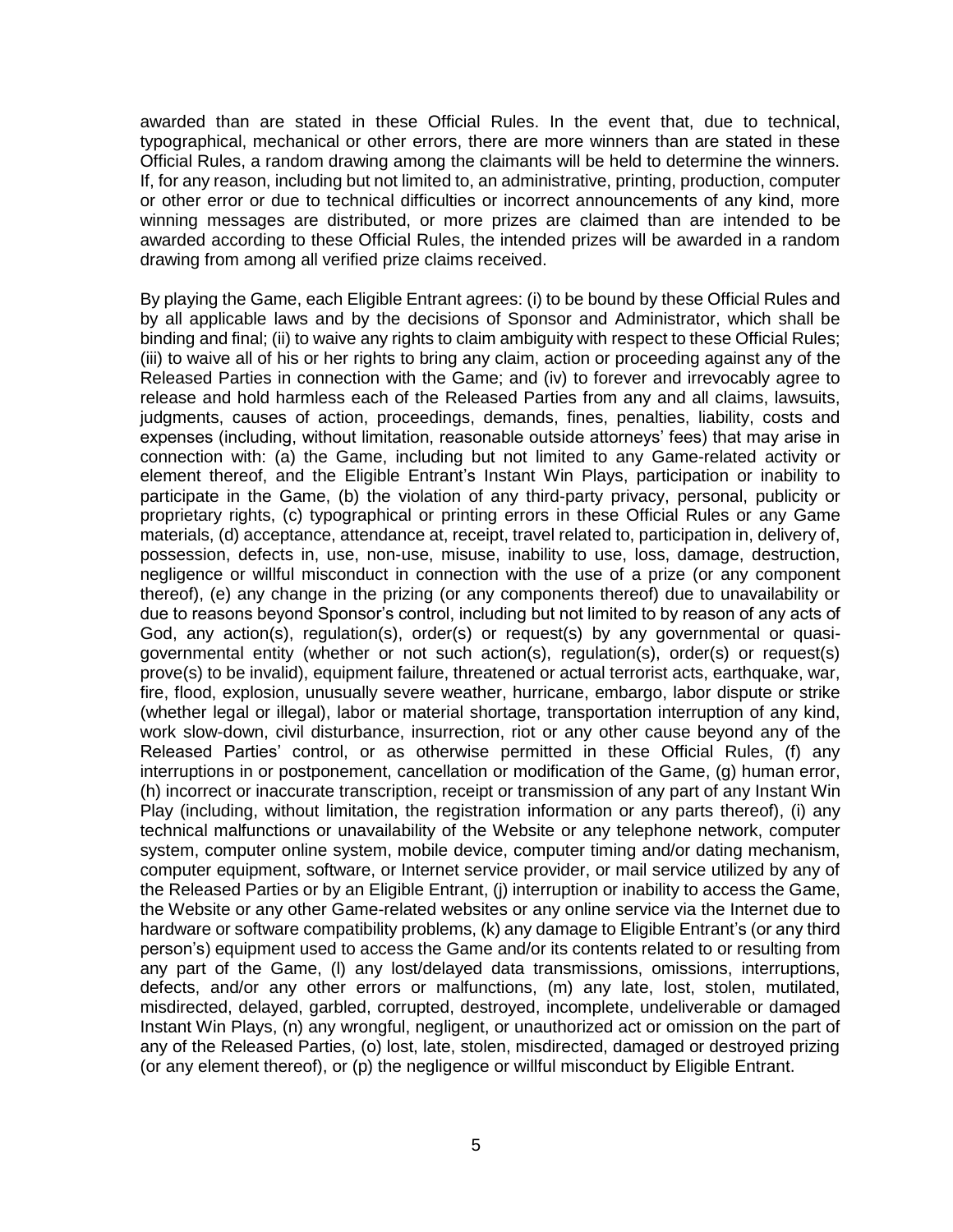Without limiting the foregoing, everything regarding this Game, including the Website and prize components, are provided "as is" without warranty of any kind, either express or implied, including but not limited to, the implied warranties of merchantability, fitness for a particular purpose or non-infringement. Some jurisdictions may not allow the limitations or exclusions of liability for incidental or consequential damages or exclusions of implied warranties, so some of the above limitations or exclusions may not apply. Check local laws for any restrictions or limitations regarding these limitations or exclusions.

- **7. DISPUTES: IF THE CONTROVERSY OR CLAIM IS NOT OTHERWISE RESOLVED THROUGH DIRECT DISCUSSIONS OR MEDIATION, IT SHALL THEN BE RESOLVED BY FINAL AND BINDING ARBITRATION ADMINISTERED BY JAMS IN ACCORDANCE WITH ITS ARBITRATION RULES AND PROCEDURES OR SUBSEQUENT VERSIONS THEREOF ("JAMS RULES"). THE JAMS RULES FOR SELECTION OF AN ARBITRATOR SHALL BE FOLLOWED, EXCEPT THAT THE ARBITRATOR SHALL BE EXPERIENCED AND LICENSED TO PRACTICE LAW IN NORTH CAROLINA. THE ARBITRATOR SHALL APPLY NORTH CAROLINA LAW CONSISTENT WITH THE FEDERAL ARBITRATION ACT AND APPLICABLE STATUTES OF LIMITATIONS, AND SHALL HONOR CLAIMS OF PRIVILEGE RECOGNIZED AT LAW. ALL PROCEEDINGS BROUGHT PURSUANT TO THIS PARAGRAPH WILL BE CONDUCTED IN GUILFORD COUNTY, NORTH CAROLINA. IF ANY PART OF THIS ARBITRATION PROVISION IS DEEMED TO BE INVALID, UNENFORCEABLE, OR ILLEGAL (OTHER THAN THAT CLAIMS WILL NOT BE ARBITRATED ON A CLASS OR REPRESENTATIVE BASIS), OR OTHERWISE CONFLICTS WITH THE RULES AND PROCEDURES ESTABLISHED BY JAMS, THEN THE BALANCE OF THIS ARBITRATION PROVISION SHALL REMAIN IN EFFECT AND SHALL BE CONSTRUED IN ACCORDANCE WITH ITS TERMS AS IF THE INVALID, UNENFORCEABLE, OR ILLEGAL OR CONFLICTING PROVISION WERE NOT CONTAINED HEREIN. IF, HOWEVER, THE PORTION THAT IS DEEMED INVALID, UNENFORCEABLE, OR ILLEGAL IS THAT CLAIMS WILL NOT BE ARBITRATED ON A CLASS OR REPRESENTATIVE BASIS, THEN THE ENTIRETY OF THIS ARBITRATION PROVISION SHALL BE NULL AND VOID, AND NEITHER CLAIMANT NOR SPONSOR SHALL BE ENTITLED TO ARBITRATE THEIR DISPUTE. UPON FILING A DEMAND FOR ARBITRATION, ALL PARTIES TO SUCH ARBITRATION SHALL HAVE THE RIGHT OF DISCOVERY, WHICH DISCOVERY SHALL BE COMPLETED WITHIN SIXTY (60) DAYS AFTER THE DEMAND FOR ARBITRATION IS MADE, UNLESS FURTHER EXTENDED BY MUTUAL AGREEMENT OF THE PARTIES. THE REMEDY FOR ANY CLAIM SHALL BE LIMITED TO ACTUAL DAMAGES, AND IN NO EVENT SHALL ANY PARTY BE ENTITLED TO RECOVER PUNITIVE, EXEMPLARY, CONSEQUENTIAL OR INCIDENTAL DAMAGES OR HAVE DAMAGES MULTIPLIED OR OTHERWISE INCREASED, INCLUDING ATTORNEYS' FEES OR OTHER SUCH RELATED COSTS OF BRINGING A CLAIM, OR TO RESCIND THIS AGREEMENT OR SEEK INJUNCTIVE OR ANY OTHER EQUITABLE RELIEF. ENTRANTS AGREE THAT THE RIGHTS AND OBLIGATIONS OF ANY ENTRANT AND/OR PROGRAM ENTITIES AND/OR ANY OTHER PARTY SHALL BE RESOLVED INDIVIDUALLY, WITHOUT RESORT TO ANY FORM OF CLASS ACTION. ANY DEMAND FOR ARBITRATION MUST BE FILED WITHIN ONE (1) YEAR FROM THE END OF THE PROGRAM PERIOD, OR THE CAUSE OF ACTION SHALL BE FOREVER BARRED.**
- **8. PRIVACY:** Sponsor's Privacy Policy is available on the Website.
- **9. PUBLICITY RIGHTS:** By participating in the Game and/or accepting a prize, each Eligible Entrant agrees to allow Sponsor and/or Sponsor's designee the perpetual right to use his or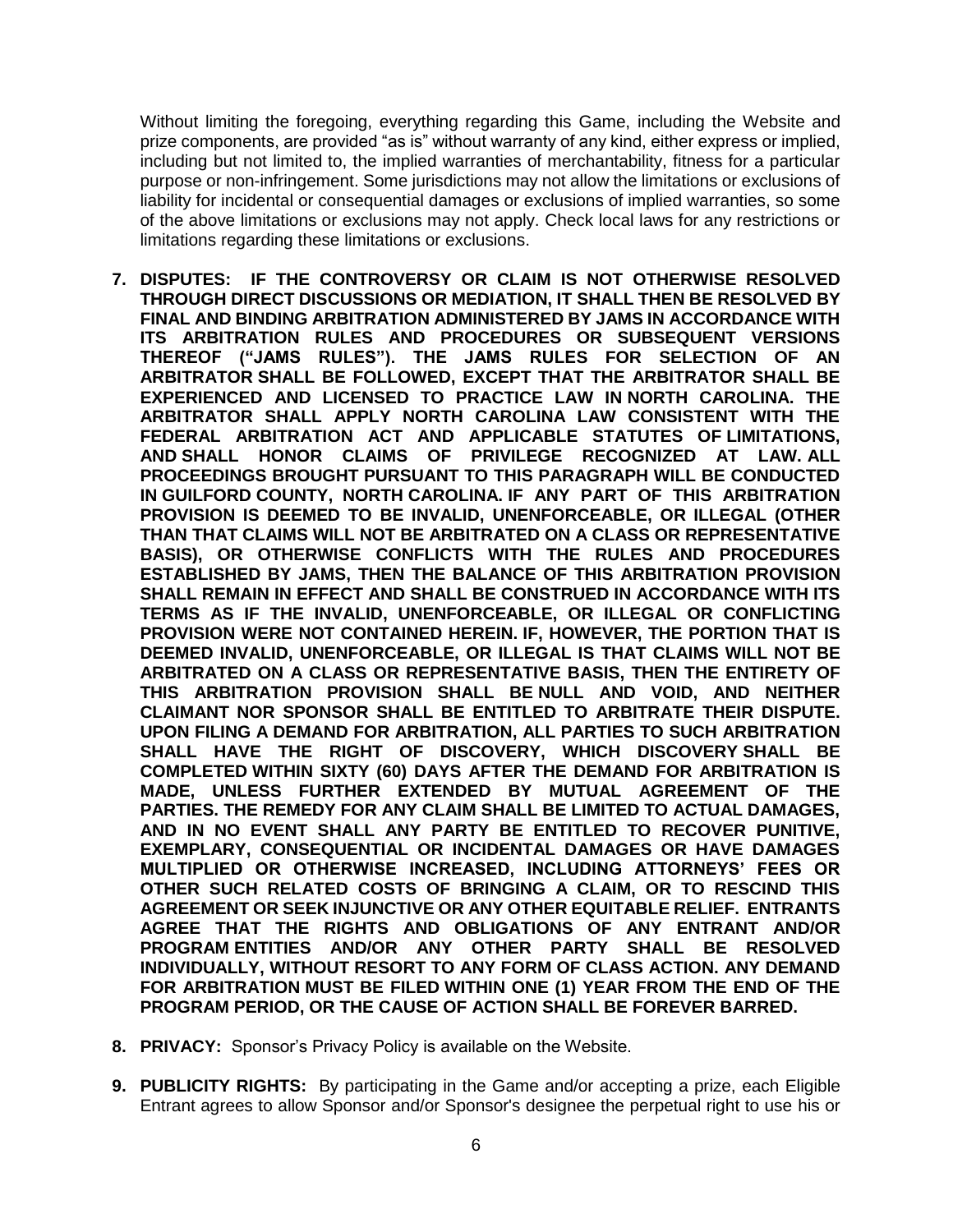her name, biographical information, photos and/or likeness, and statements for promotion, trade, commercial, advertising and publicity purposes, at any time or times, in all media now known or hereafter discovered, including but not limited to, the World Wide Web and Internet, without notice, review or approval and without additional compensation except where prohibited by law.

- **10. GENERAL:** Any attempted form of participation in this Game other than as described herein is void. If it is discovered or suspected in Sponsor's sole and absolute discretion that an Eligible Entrant has registered or attempted to register more than once using multiple e-mail addresses, accounts, multiple identities, proxy servers or like methods, all of that Eligible Entrant's Instant Win Plays will be declared null and void, and that Eligible Entrant will be ineligible to win a prize. Also, if it is discovered that any Eligible Entrant attempts to receive additional Instant Win Plays in excess of the stated limitation, that Eligible Entrant may, in Sponsor's sole discretion, be disqualified from the Game. In the event of a dispute as to the identity of a winner, the winning Instant Win Play will be declared made by the authorized account holder of the e-mail address submitted on the registration form associated with such Instant Win Play. "Authorized account holder" is defined as the natural person who is assigned to an e-mail address by an Internet access provider, online service provider or other organization (e.g., business, educational institution) that is responsible for assigning e-mail addresses for the domain associated with the submitted e-mail address. Sponsor and Administrator reserve the right to disqualify any individual found, in its sole opinion, to be tampering with the operation of the Game, to be acting in violation of these Official Rules or to be acting in an unsportsmanlike manner or with the intent to disrupt the normal operation of the Game. Any use of robotic, automatic, macro, programmed, third-party or like methods to participate in the Game will void any attempted participation effected by such methods and the disqualification of the individual utilizing the same. **CAUTION AND WARNING: ANY ATTEMPT TO DELIBERATELY DAMAGE ANY WEBSITE OR TO UNDERMINE THE LEGITIMATE OPERATION OF THIS GAME IS A VIOLATION OF CRIMINAL AND CIVIL LAWS. SHOULD SUCH AN ATTEMPT BE MADE, THE SPONSOR RESERVES THE RIGHT TO SEEK DAMAGES OR OTHER REMEDIES FROM ANY SUCH PERSON(S) RESPONSIBLE FOR THE ATTEMPT TO THE FULLEST EXTENT PERMITTED BY LAW.** If any provision of these Official Rules or any word, phrase, clause, sentence, or other portion thereof should be held unenforceable or invalid for any reason, then that provision or portion thereof shall be modified or deleted in such manner as to render the remaining provisions of these Official Rules valid and enforceable. The invalidity or unenforceability of any provision of these Official Rules or the prize documents will not affect the validity or enforceability of any other provision. Sponsor's and/or Administrator's interpretation of these Official Rules is final and binding in all matters related to the Game. Sponsor's failure to enforce any term of these Official Rules shall not constitute a waiver of that provision and such provision shall remain in full force and effect. All Instant Win Plays and/or materials submitted become the property of Sponsor and will not be returned. In the event of any conflict with any Game details contained in these Official Rules and Game details contained in any promotional materials (including but not limited to point of sale, print advertising, promotional packaging and other promotional media), the details of the Game as set forth in these Official Rules shall prevail.
- **11. WINNERS LIST:** To obtain a list of winners, mail a self-addressed, stamped business-sized envelope to: KOOL Instant Win Program – Winners' List Request, P.O. Box 251328, West Bloomfield, MI 48325. Winners' List requests must be received by August 30, 2022.